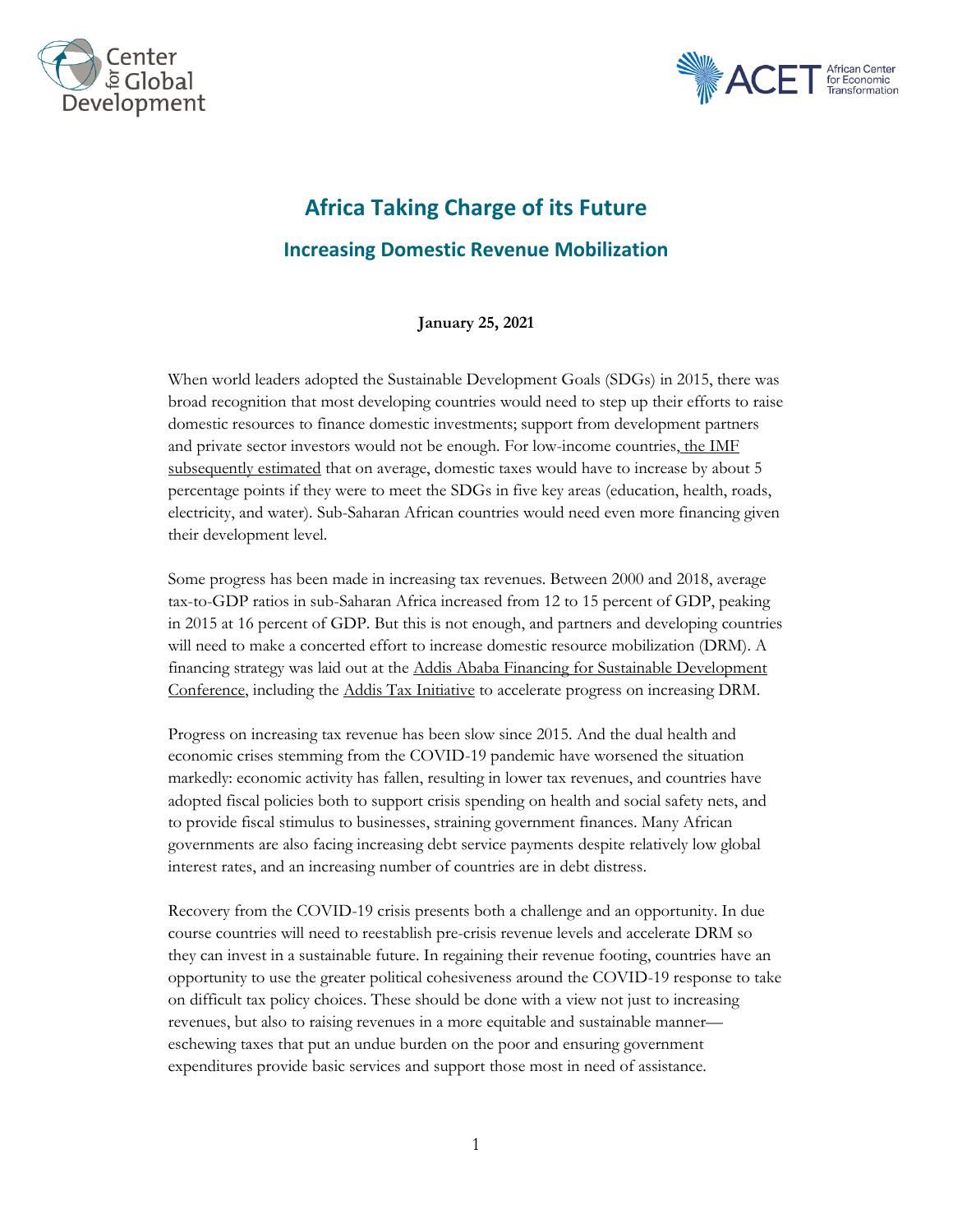The technical means of increasing DRM are well established. Elimination of tax exemptions (so-called tax expenditures) will make the tax system both more efficient and more equitable. Efforts to enlarge the tax base could spread the tax burden more evenly across the population, allowing counties to lower marginal rates and disincentives to productive activity. And improved mechanisms to capture the rents from natural resource extraction can provide resources for the budget while creating incentives to increase exports.

But as experience has proved, technical know-how is not enough. Revenue increases come about slowly and require sustained political commitment and technical work over years, if not decades. And it requires strong and consistent communication: the public needs to see a connection between paying taxes and receiving government services if the government is to garner their support to raise revenues. And too often, special interests (both politically powerful individuals and economically powerful corporations) have undue influence in the determination of tax policies, seeking "temporary" exceptions for business or personal reasons that then become entrenched in the tax code and prove politically difficult to dislodge. Thus the "low-hanging fruit" from a technical standpoint are the most difficult gains to harvest from a political point of view. And the more fragile the economy is, either because of conflict or political strife, the more difficult it may be to garner the political will and muscle to push reforms forward. Electoral cycles also complicate the task of enacting reforms that endure over time.

And the near future is likely to produce even more impediments to increasing DRM. The full impact of the global recession, particularly on global trade and commodity prices, has not yet fully played out as economic recovery is still uncertain in the world's largest economies. While there was hope that the COVID-19 health crisis in Africa would be less severe than in North America or Europe, there has been a resurgence of the virus in many parts of the continent that will require increased health spending, further restrictions on economic activity, and more subsidies to support people during the crisis. There will be continued and increased pressure to keep tax rates low and spending high. Even when economies begin to rebound, it will be difficult to claw back the tax breaks that have been given to ease the impact of the crisis. Debt levels are constraining the room for sovereign borrowing, and creditors are increasingly concerned about debt sustainability.

Another opportunity and challenge for 2021, apart from the global economic conjuncture, is the implementation of the African Continental Free Trade Area (AfCFTA), which commenced on January 1. Establishing Africa as a "single" market has huge potential to increase trade within and outside the continent, as business will be able to access a much larger customer base. But making tax regimes consistent across countries; avoiding competitive tax incentives; and putting in place the needed physical, regulatory, and human infrastructure to facilitate intracontinental trade will all present important challenges for country tax authorities over the next few years.

The question for African policymakers, businesspeople, and citizens in 2021 is how to take advantage of the new political impetus from the economic crisis and the AfCFTA rather